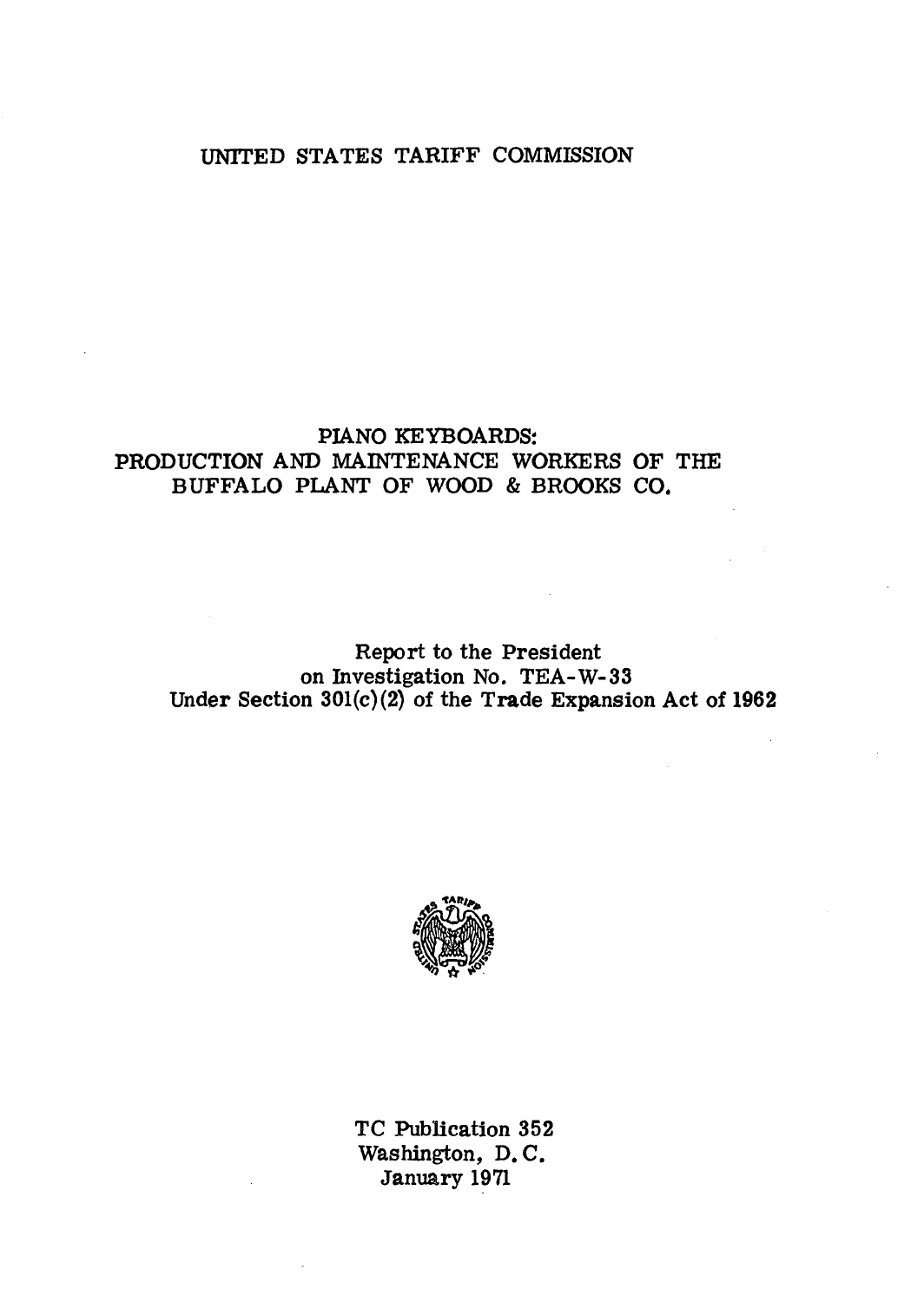# UNITED STATES TARIFF COMMISSION

Glenn W. Sutton

Bruce E. Clubb

Will E. Leonard, Jr.

George M. Moore

Kenneth R. Mason, *Secretary* 

 $\mathcal{L}^{\text{max}}_{\text{max}}$  and  $\mathcal{L}^{\text{max}}_{\text{max}}$ 

Address all communications to United States Tariff Commission Washington, D. C. 20436

-----------------------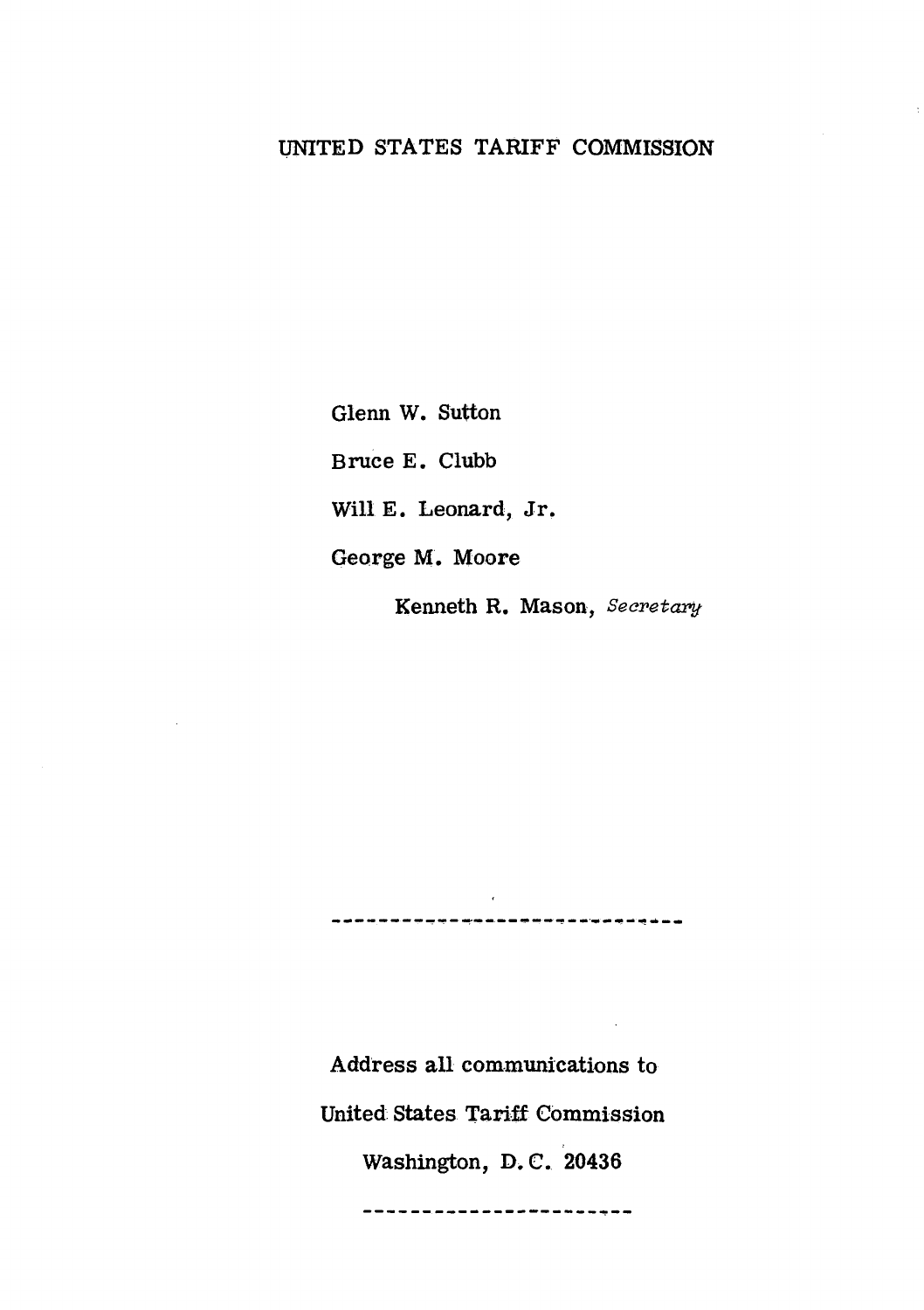#### CONTENTS

# Page

|                                                                 | $\overline{2}$ |
|-----------------------------------------------------------------|----------------|
| Considerations supporting the Commission's finding----------    | ર              |
| Information obtained in the investigation:                      |                |
|                                                                 | $A-1$          |
|                                                                 | $A - 2$        |
|                                                                 | $A-3$          |
|                                                                 | A-4            |
| U.S. producers, production and sales------------------------    | A-Li           |
| Wood & Brooks Buffalo plant:                                    |                |
|                                                                 |                |
|                                                                 |                |
| Appendix A--Statistical tables----------------------------- A-9 |                |
| Appendix B--Letter from Wood & Brooks Co. to Local              |                |
| Union 103, United Furniture Workers of America--------- A-13    |                |

Note.--The whole of the Commission's report to the President may not hote:--- The whole of the commission's report to the freshent may not<br>be made public since it contains certain information that would result in the disclosure of the operations of an individual concern. This published report is the same as the report to the President, except that the above-mentioned information has been omitted. Such omissions are indicated by asterisks.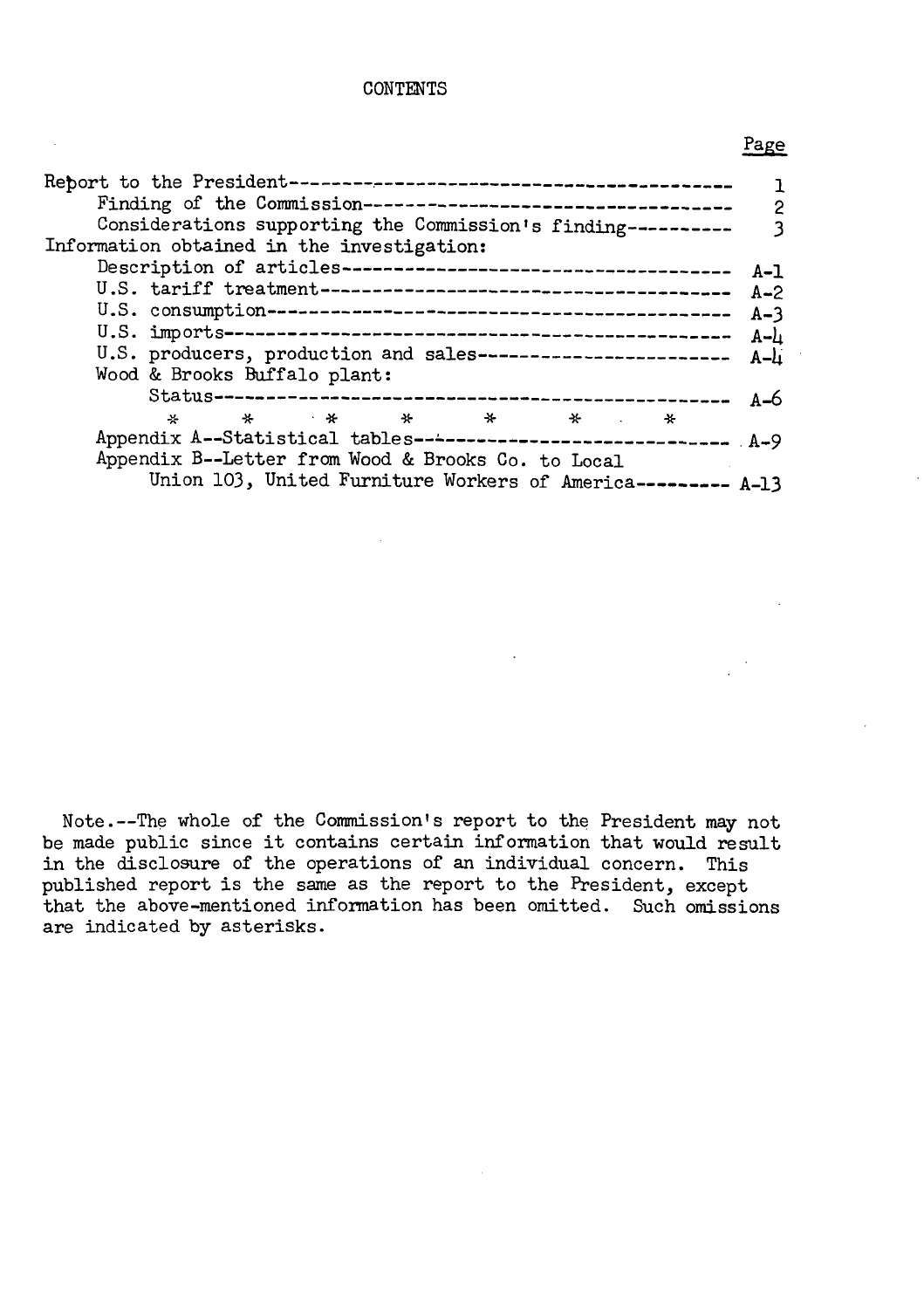$\label{eq:2.1} \mathcal{L}(\mathcal{L}(\mathcal{L}))=\mathcal{L}(\mathcal{L}(\mathcal{L}))=\mathcal{L}(\mathcal{L}(\mathcal{L}))=\mathcal{L}(\mathcal{L}(\mathcal{L}))=\mathcal{L}(\mathcal{L}(\mathcal{L}))$ 

 $\label{eq:2} \frac{1}{\sqrt{2\pi}}\frac{1}{\sqrt{2\pi}}\sum_{i=1}^N\frac{1}{\sqrt{2\pi}}\left(\frac{1}{\sqrt{2\pi}}\right)^2\frac{1}{\sqrt{2\pi}}\int_0^\pi\frac{1}{\sqrt{2\pi}}\frac{1}{\sqrt{2\pi}}\frac{1}{\sqrt{2\pi}}\frac{1}{\sqrt{2\pi}}\frac{1}{\sqrt{2\pi}}\frac{1}{\sqrt{2\pi}}\frac{1}{\sqrt{2\pi}}\frac{1}{\sqrt{2\pi}}\frac{1}{\sqrt{2\pi}}\frac{1}{\sqrt{2\pi}}\frac{1}{\sqrt{2\pi}}$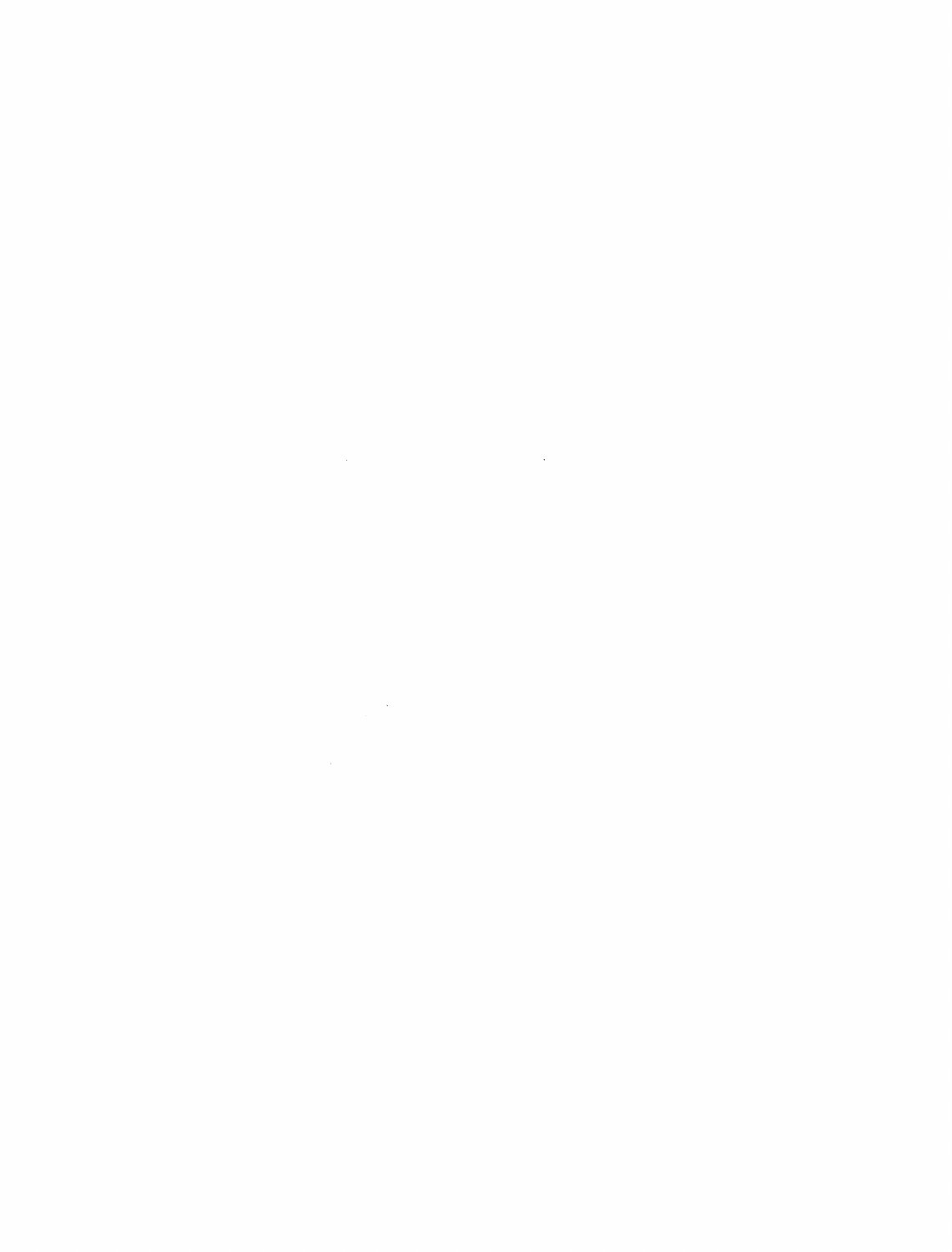REPORT TO THE PRESIDENT

U.S. Tariff Commission January  $\mu$ , 1971

### To the President:

In accordance with section  $301(f)(1)$  of the Trade Expansion Act of 1962 (76 Stat. 885). the U.S. Tariff Commission herein reports the results of an investigation made under section  $301(c)(2)$  of the Act in response to a petition filed by a group of workers.

On November  $5$ , 1970, the United Furniture Workers of America, AFL-CIO, filed a petition for a determination of eligibility to apply for adjustment assistance on behalf of production and maintenance workers, members of Local Union 103, formerly employed by the Wood & Brooks Company, Buffalo, New York. The Commission instituted the inwstigat'ion (TEA-W-33) on November 1.3, 1970, *to* determine whether, as a result in major.part of concessions granted under trade agreements, articles like or directly competitive with the piano keyboards produced by the Buffalo plant of the Wood & Brooks Company are being imported into the United States in such increased quantities as to cause, or threaten to cause, the unemployment or underemployment of a significant mumber or proportion of the workers of the plant.

Public notice of this investigation was given in the Federal Register (35 F.R. 17809) on November 19, 1970. No hearing was requested and none was held.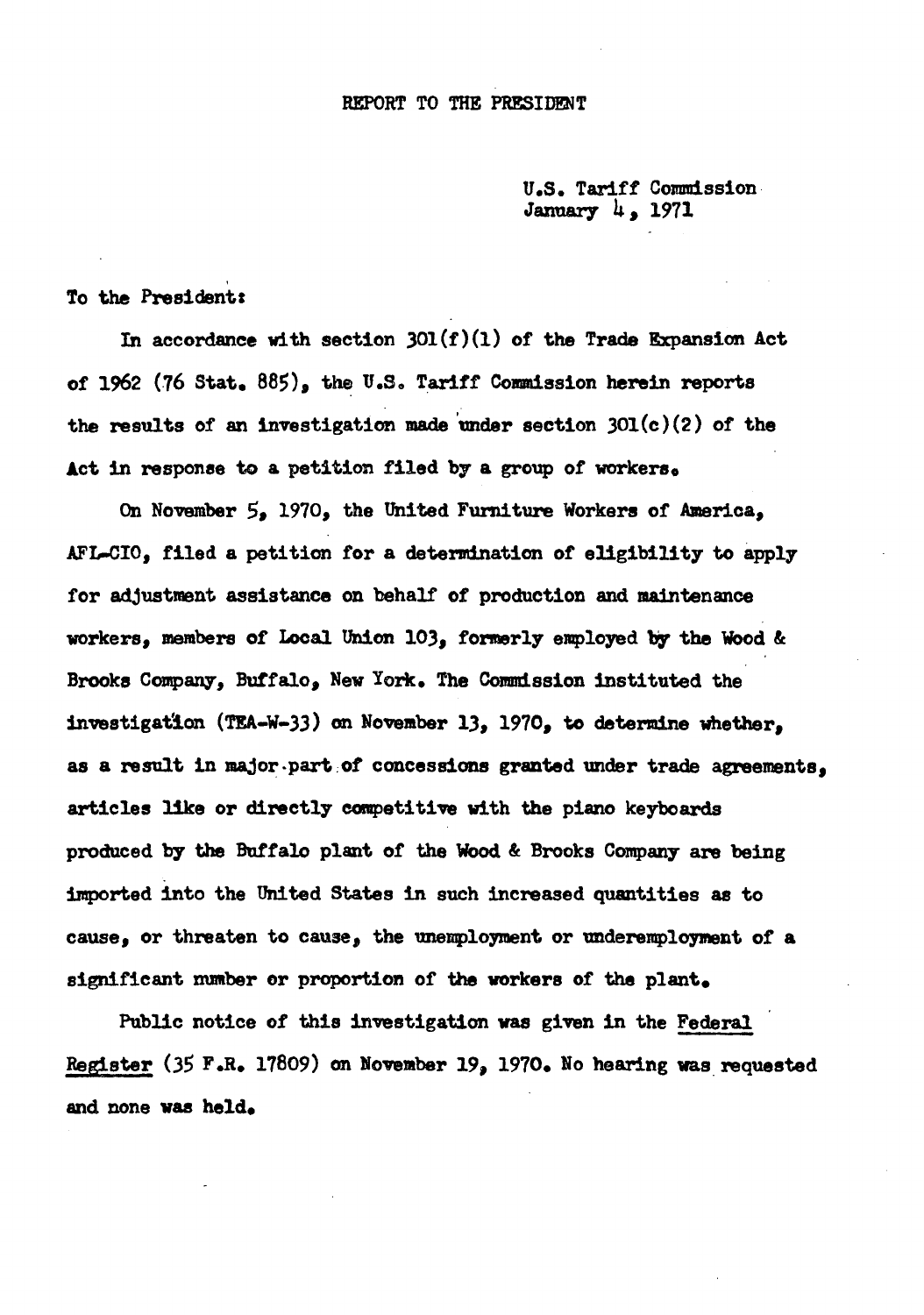The information in this report was obtained principally from the petitioner, the officials of Wood & Brooks Company and other producers, importers, the U.S. Department of Labor, the Securities & Exchange Commission, and from Commission files.

#### Finding of the Commission

On the basis of its investigation, the Commission  $\frac{1}{2}$  unanimously finds that, as a result in major part of concessions granted under trade agreements, articles like or directly competitive with piano keyboards produced by the Buffalo plant of the Wood & Brooks Company, Buffalo, New York, are being imported into the United States in such increased quantities as to cause, or threaten to cause, the unemployment or underemployment of a significant number or proportion of the workers of that plant.

*1,/* Presiding Commissioner Sutton did not participate in the Commission's decision.

 $\boldsymbol{z}$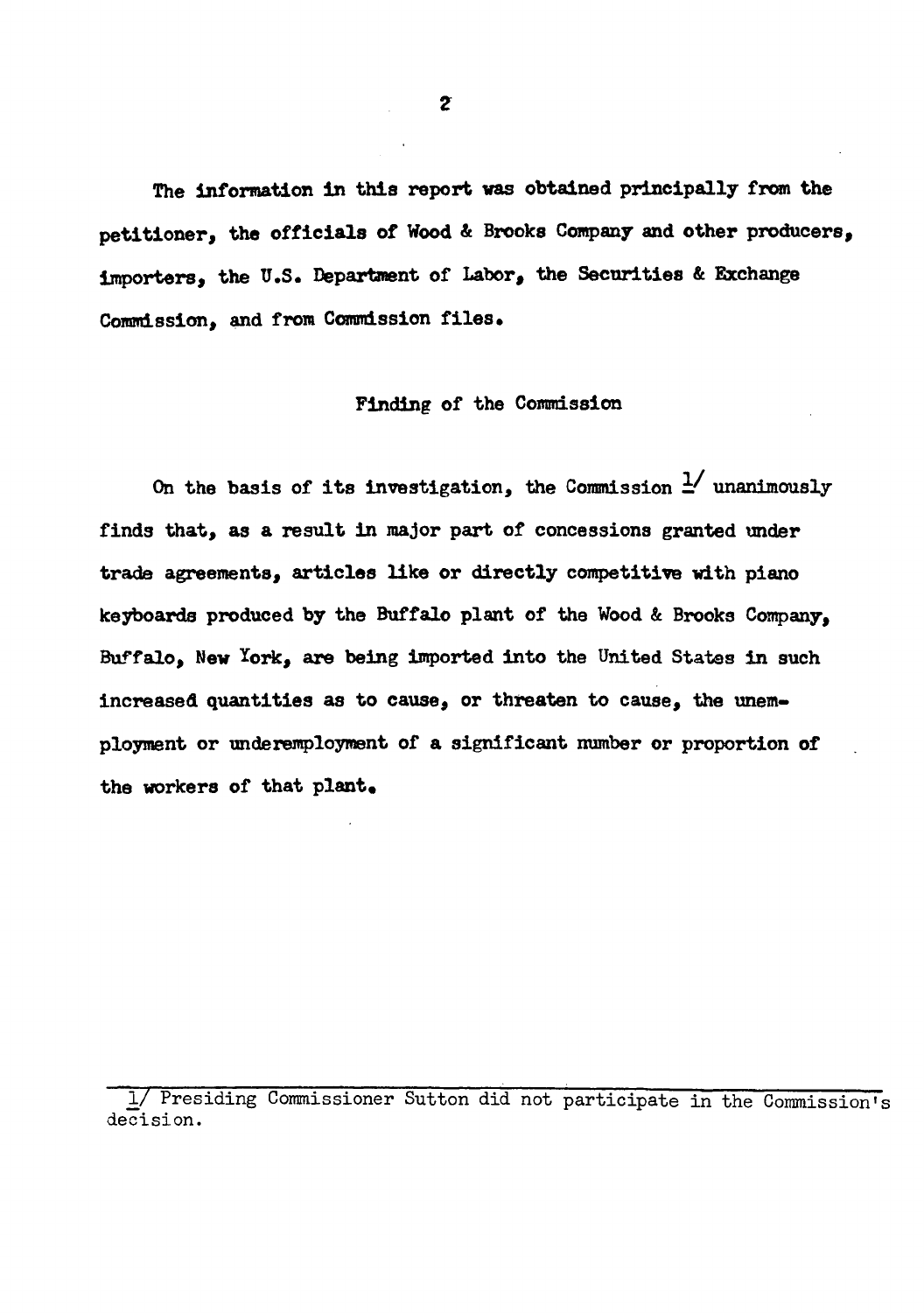Considerations Supporting the Commission's Finding

On November 5, 1970, the United Furniture Workers filed a petition for adjustment assistance under the Trade Expansion Act of 1962 on behalf of certain former employees of the Wood and Brooks Company in Buffalo, New York, who were engaged in the production of piano keyboards until the plant closed in May 1970. We have unanimously determined that the workers involved are eligible to apply for adjustment assistance.

Section 301 of the Trade Expansion Act provides that the Tariff Commission is to determine that workers are eligible to apply for adjustment assistance if the following four conditions exist:

- (1) imports of a product like or directly competitive with an article produced by the workers' firm must be increasing;
- (2) the increased imports must be a result in major part of concessions granted under trade agreements;
- (3) the workers must be unemployed, underemployed or threatened with unemployment or underemployment; and,
- (4) the increased imports resulting from trade agreement concessions must be the major factor in causing or threatening to cause the unemployment or underemployment.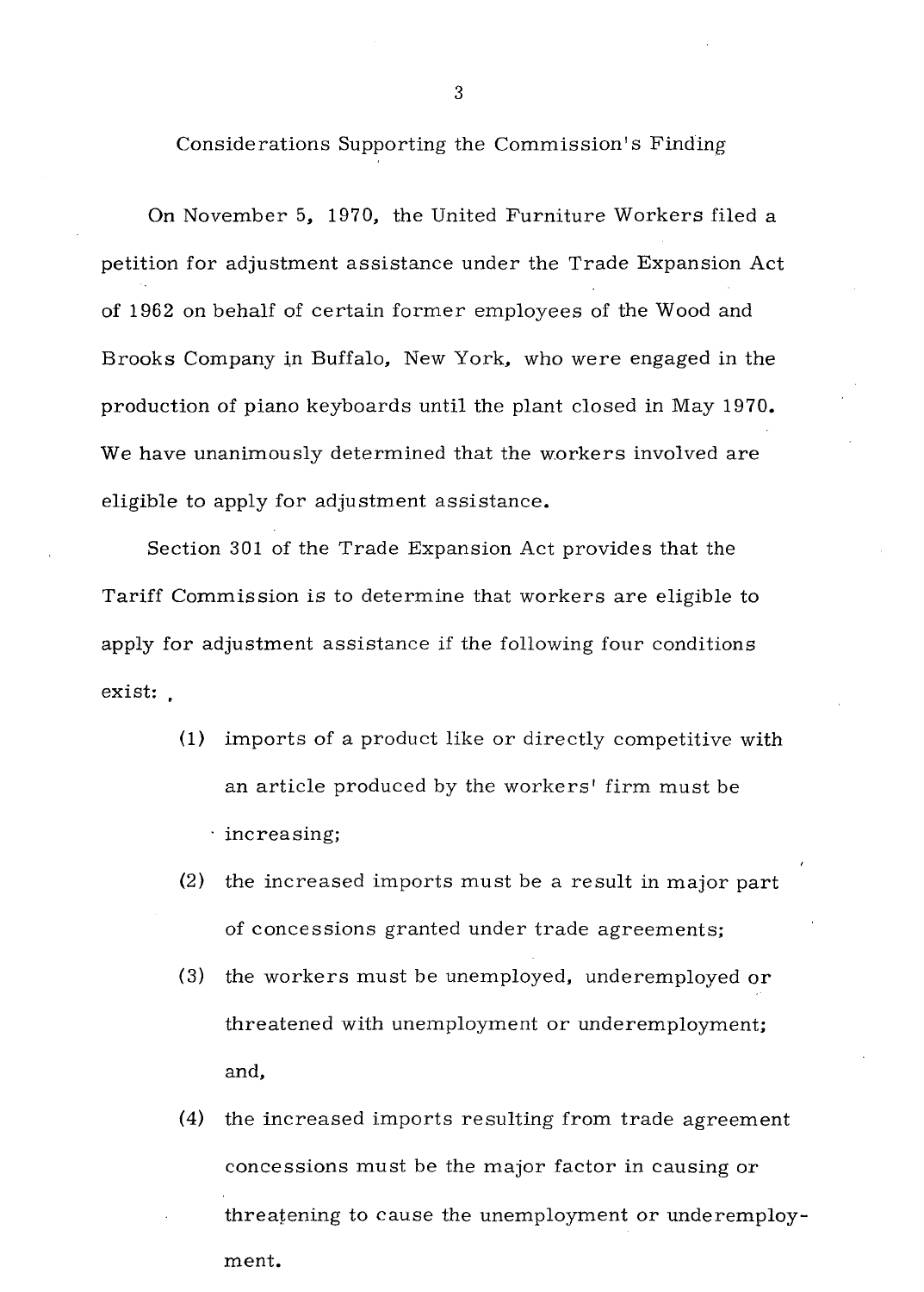Each of these requirements is met in this case.

### Increased Imports

U. S. imports of piano keyboards, both those installed in pianos and those imported separately, have increased sharply and· steadily in recent years. Imports of piano keyboards entered separately increased from 100 in 1965 to 11, 290 in 1969. Similarly, imports of pianos. each of which contained one keyboard, increased from 5, 000 in 1960 to 29, 000 in 1969. Thus, irrespective of whether consideration is limited to piano keyboards entered separately, or is expanded to include keyboards entered as parts of assembled pianos, it is clear that imports of an article like or directly competitive with the keyboards produced by the former employees of the Wood & Brooks Buffalo plant have increased within the meaning of the statute.

## In major part the result of concessions

The duties on both piano keyboards and pianos have been reduced significantly as a result of trade agreement concessions. The duty on keyboards entered separately was reduced from 40% ad valorem in 1930 to 20% in 1951. and successive reductions thereafter brought it to 17% in 1958. In the Kennedy Round the rate was reduced from 17% in 1967 to 11. 5% in 1970 and to 10% in 1971. lt is scheduled to be further reduced to 8. 5% in 1972. The import duty on pianos (each containing one keyboard) has been reduced from  $40\%$  in 1930 to a scheduled 8.5% in 1972 in a parallel fashion.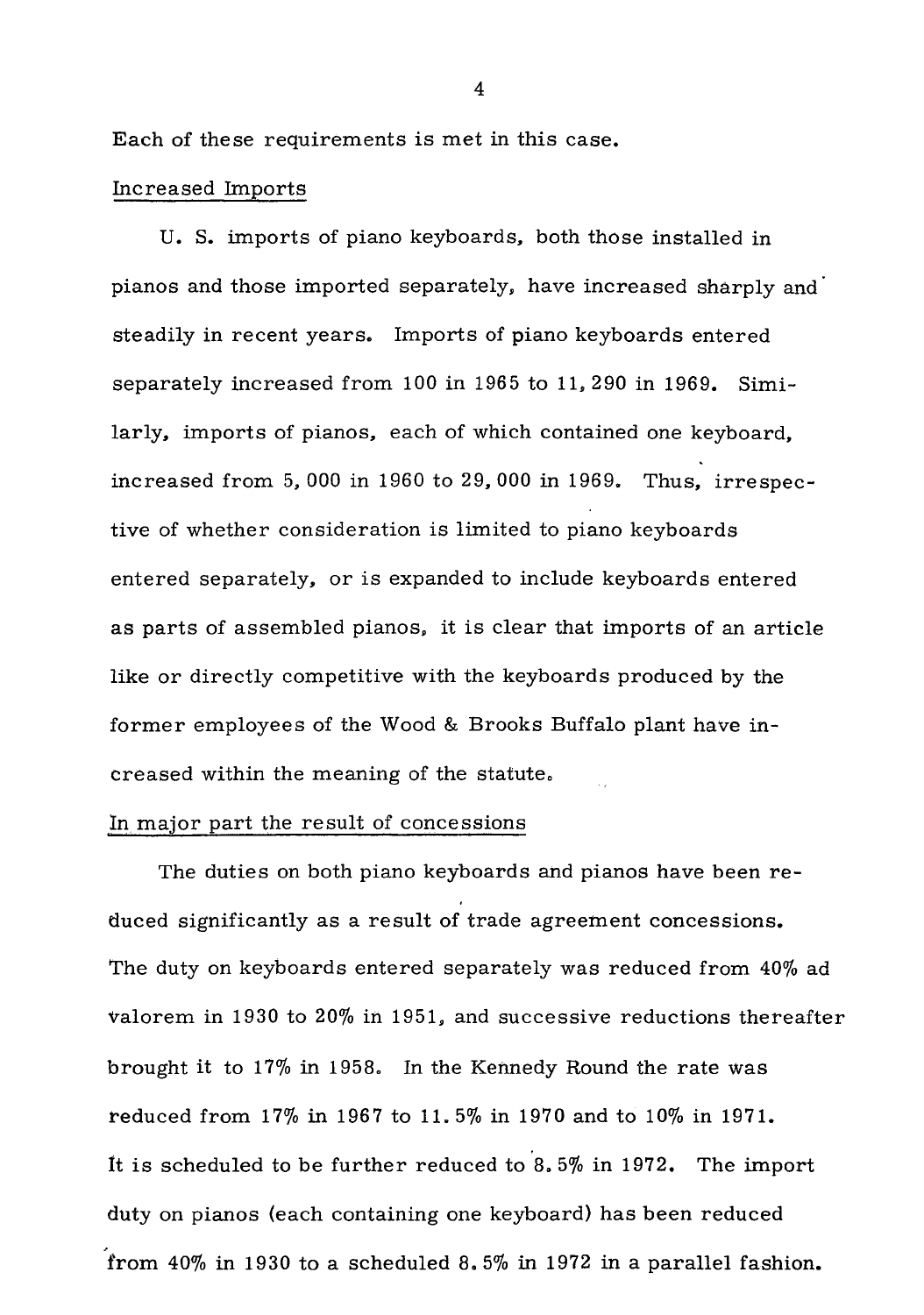We have already held that these reductions were in major part responsible for the increase in imports of pianos (TEA-I-14, Dec- $\frac{1}{2}$ ember 1969)<sup>-2</sup> and piano actions (TEA-W-22, July 1970). The reasons given in those cases are equally applicable here. In the highly competitive piano and piano keyboard market, the reductions in duty, totalling 26-1/2 percent on upright pianos and 30 percent on grand pianos and keyboards from 1930 to date, have a decisive effect on competition between the imported and domestic product. Moreover. it is apparent that the increase in imports of both pianos and piano keyboards coincided with the successive annual reductions in the duties. Accordingly, we hold that imports of a like or directly competitive product have increased in major part as a result of trade agreement concessions.

#### Unemployment

In late 1969, the decision was made by the parent company. Bell International Corporation, to liquidate the Wood & Brooks Company and announcement of the closing of the Buffalo plant was made on January 30, 1970. The work force of 128 workers was laid off during the succeeding months, and the plant was closed on May 29, . 1970. Clearly, then, the production and maintenance workers concerned are unemployed.

1/ In addition» Commissioner Leonard held in TEA-I-14 that the reductions in duty applicable to piano parts were in major part responsible for the increase in imports of such parts.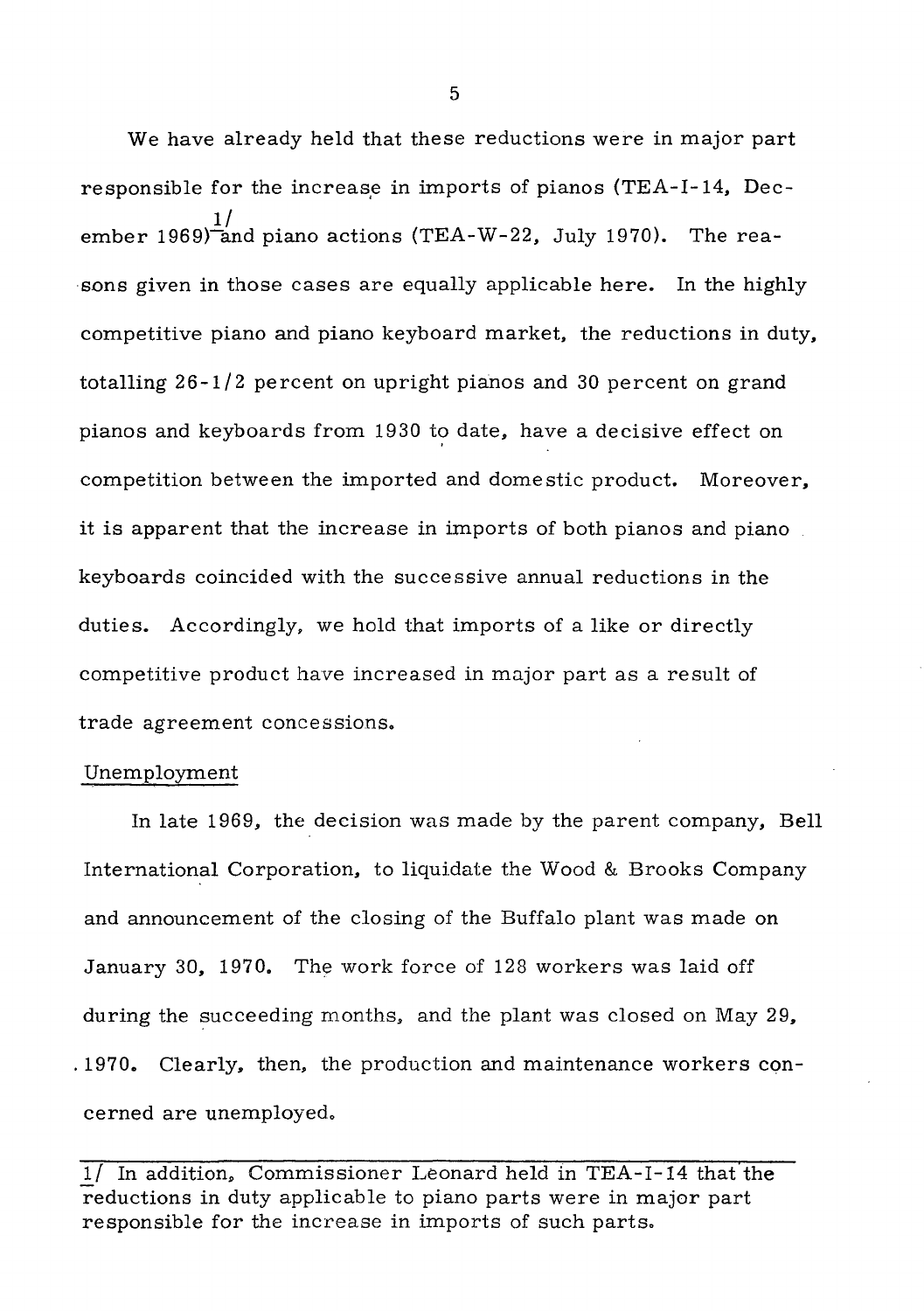### Major factor

The increase in imports into the United States of piano keyboards occurred at a time when Wood & Brooks was already seriously suffering from the loss to import competition of its principal customer for piano actions. The increased imports of piano actions, which the Commission has earlier held to be in major part the result of trade-agreement concessions, resulted in the closing of the Company's Rockford plant where the piano actions were produced. This had a severe impact on the remaining operation of the Company -- the Buffalo plant. The loss of the sizable volume of sales of piano actions (about \*\* percent of the Company's sales in 1969) and the accompanying decline in sales of piano keyboards so affected the Company's total pro fitability that the decision was made to liquidate the Wood  $\&$ Brooks Company. Indeed, although the plant was not closed until May *29,* 1970, the decision to close the plant and liquidate the Company was made in the latter part of calendar year 1969 and was influenced by increased imports of both keyboards and actions. The Commission concludes that increased imports have been the major factor in causing the unemployment of the workers at the Buffalo plant of Wood & Brooks Company.

In view of the foregoing. the Commission has determined that the petitioners have met the statutory criteria.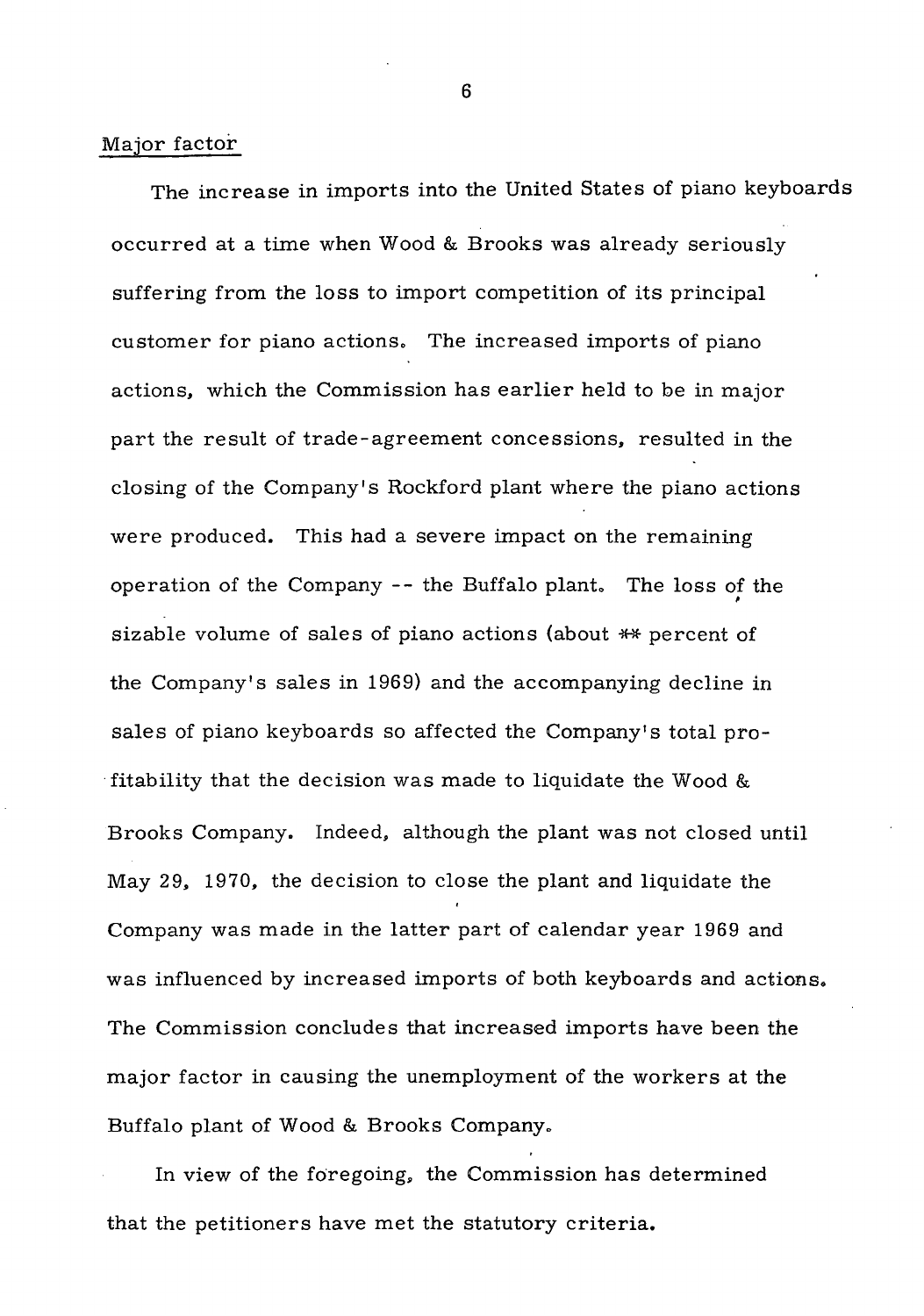## A.-1 INFORMATION OBTAINED IN THE INVESTIGATION  $\cdot$  . Description of Articles

Piano keyboards were the only product manufactured at the Buffalo plant of Wood & Brooks Company.  $1/$ 

A piano keyboard consists of a frame made of hard laminated wood and generally 88 keys. Most piano keys today are covered with thermoplastics; the use of ivory for white keys and ebony for black keys has declined in recent years. The keyboard is the visible part of a piano action. When the keys are pressed down energy is transmitted to the soundboard through the various other components of the piano action.

Most piano keyboards are used in the production of new pianos. Complete keyboards or individual keys, however, are sometimes required for repair or replacement purposes; some are used in the rebuilding of instruments in piano factories. Piano keyboards are generally interchangeable; piano keys and keyboards in both imported and domestically produced pianos have increasingly been standardized.

The manufacturing technique for producing piano keyboards is basically the same in all producing countries. Imports are generally regarded as directly comparable and competitive with those of domestic production.

1/ Wood & Brooks assembled piano actions, except keyboards, at its plant in Rockford, Ill. until March 31, 1970. (TC Pub. 331, July 1970).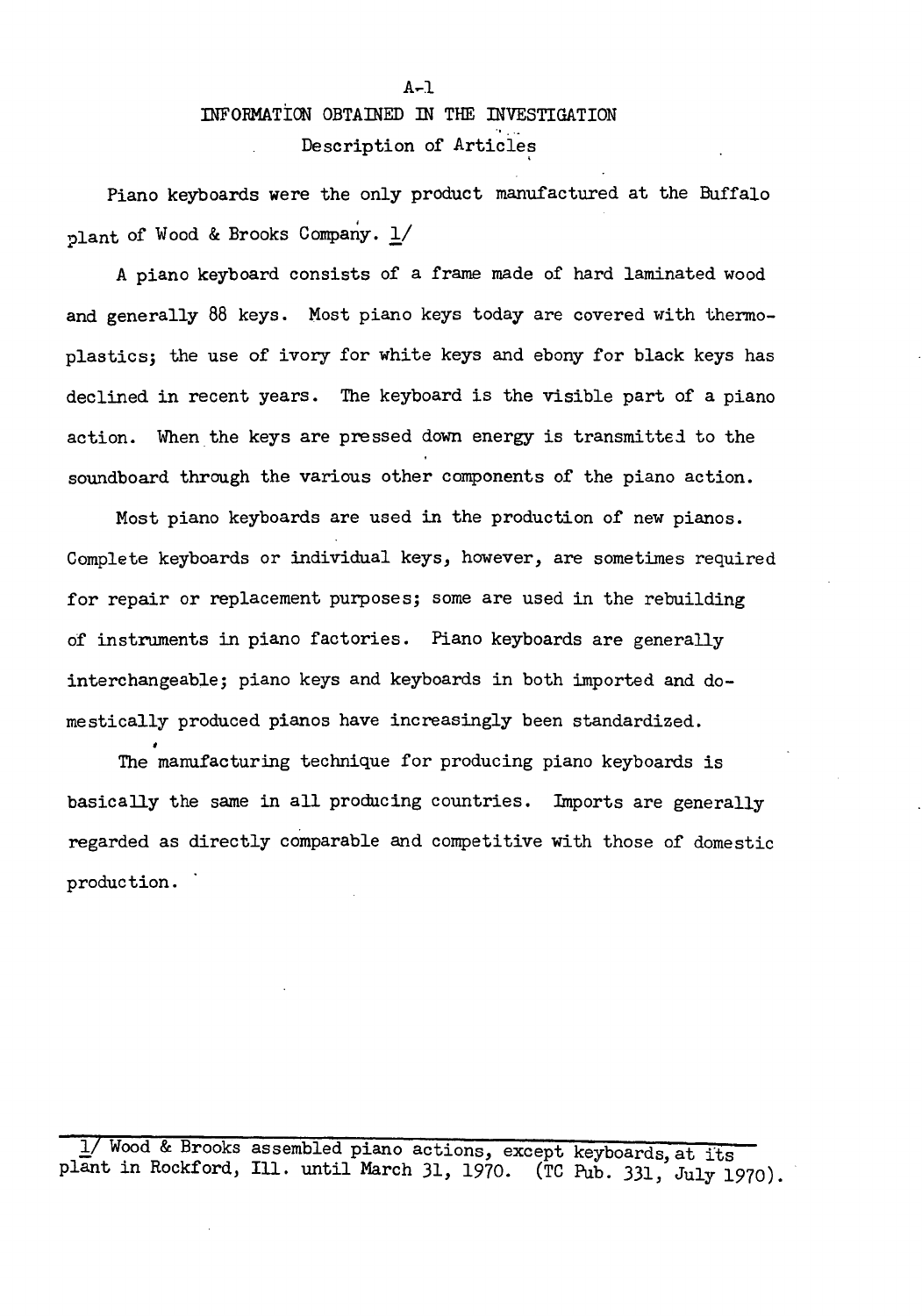U.S. Tariff Treatment

Piano keyboards covered by this investigation are classifiable 'as "musical instrument parts ·not specially provided for" in item 726.80 of the Tariff Schedules of the United States (TSUS). The current trade-agreement rate of duty applicable to such articles is 10 percent ad valorem; this rate, which became effective on January 1, 1971, reflects the fourth stage of the five-stage reductions resulting from concessions granted by the United States in the Kennedy Round under the General Agreement on Tariffs and Trade.

Under the Tariff Act of 1930, piano keyboards were provided for in paragraph  $1541(a)$  and were originally dutiable at  $\mu$ 0 percent ad valorem. Reduced rates established pursuant to trade agreements, and the effective dates of the reductions, including the reduction scheduled for 1972, are shown below:

| Rate of duty<br>(Percent ad valorem) | Effective date |
|--------------------------------------|----------------|
| 20                                   | June 6, 1951   |
| 19                                   | June 30, 1956  |
| 18                                   | June 30, 1957  |
| 17                                   | June 30, 1958  |
| 15                                   | Jan. 1, 1968   |
| 13.5                                 | Jan. 1, 1969   |
| 11.5                                 | Jan. 1, 1970   |
| 10                                   | Jan. 1, 1971   |
| 8.5                                  | Jan. 1, 1972   |

Piano keyboards imported in pianos are not separately dutiable as piano keyboards; pianos are dutiable as an entirety under TSUS items 725.0l and 725.03 at the current rates of 13.5 and 10 percent ad valorem, respectively.

In December 1969, in investigation No. TEA-I-1 $\mu$ , 1/ the Tariff

#### A-2

<sup>1/</sup> United States Tariff Commission, Pianos and Parts thereof (TC Pub. 309), Washington, D.C., Dec. 1969.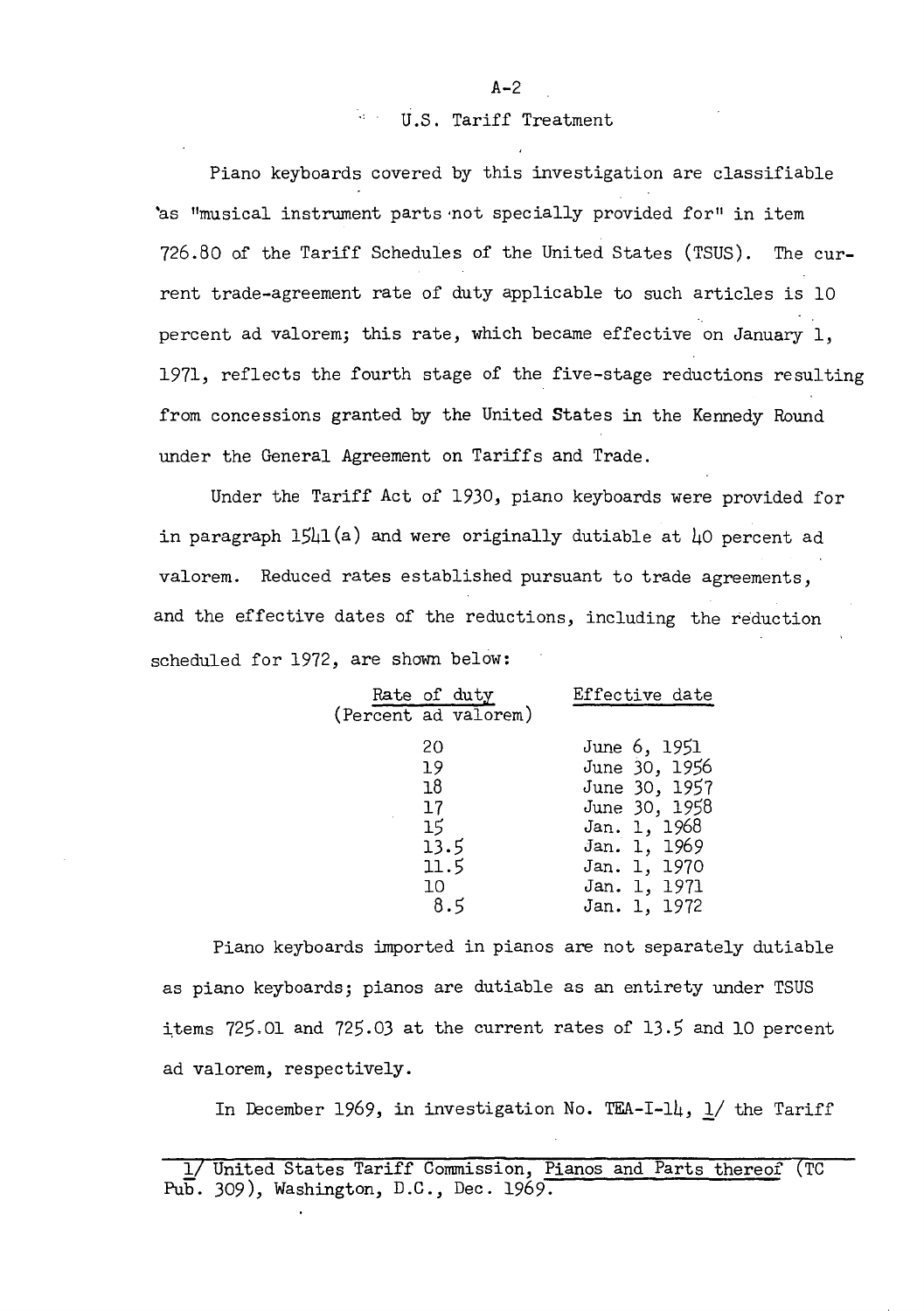Commission found (Commissioners Thunberg and Newsom dissenting and Chairman Sutton not participating) that pianos were, as a result in major part of concessions granted under trade agreements, being imported into the United States in such increased quantities as to threaten to cause serious injury to the domestic industry producing like or directly competitive products. The Commission also found (Commissioner Leonard dissenting and Chairman Sutton not participating) that parts of pianos were not, as a result in major part of concessions granted under trade agreements, being imported into the United States in such increased quantities as to cause, or threaten to cause, serious injury to the domestic industry producing like or directly competitive products.

The President in February 1970, on the basis of the Commission's findings, kept the rate of duty on upright pianos at the 1969 level for *3* yeats, thus postponing the scheduled future reductions. 1/ The future stages of the Kennedy Round concessions will, however, be made effective for grand pianos and piano parts.

#### U.S. consumption

In the absence of other data, information on annual U.S. sales of pianos--the product in which piano keyboards are incorporated--is the best available indicator of U.S. consumption of piano keyboards. U.S. sales of pianos increased from about  $160,000$  units in  $1958$  to  $245,000$ in 1966, but declined thereafter to 218,000 in 1969 (table 1).

1/ Presidential Proclamation 3964, *35* F.R. 3645.

 $A-3$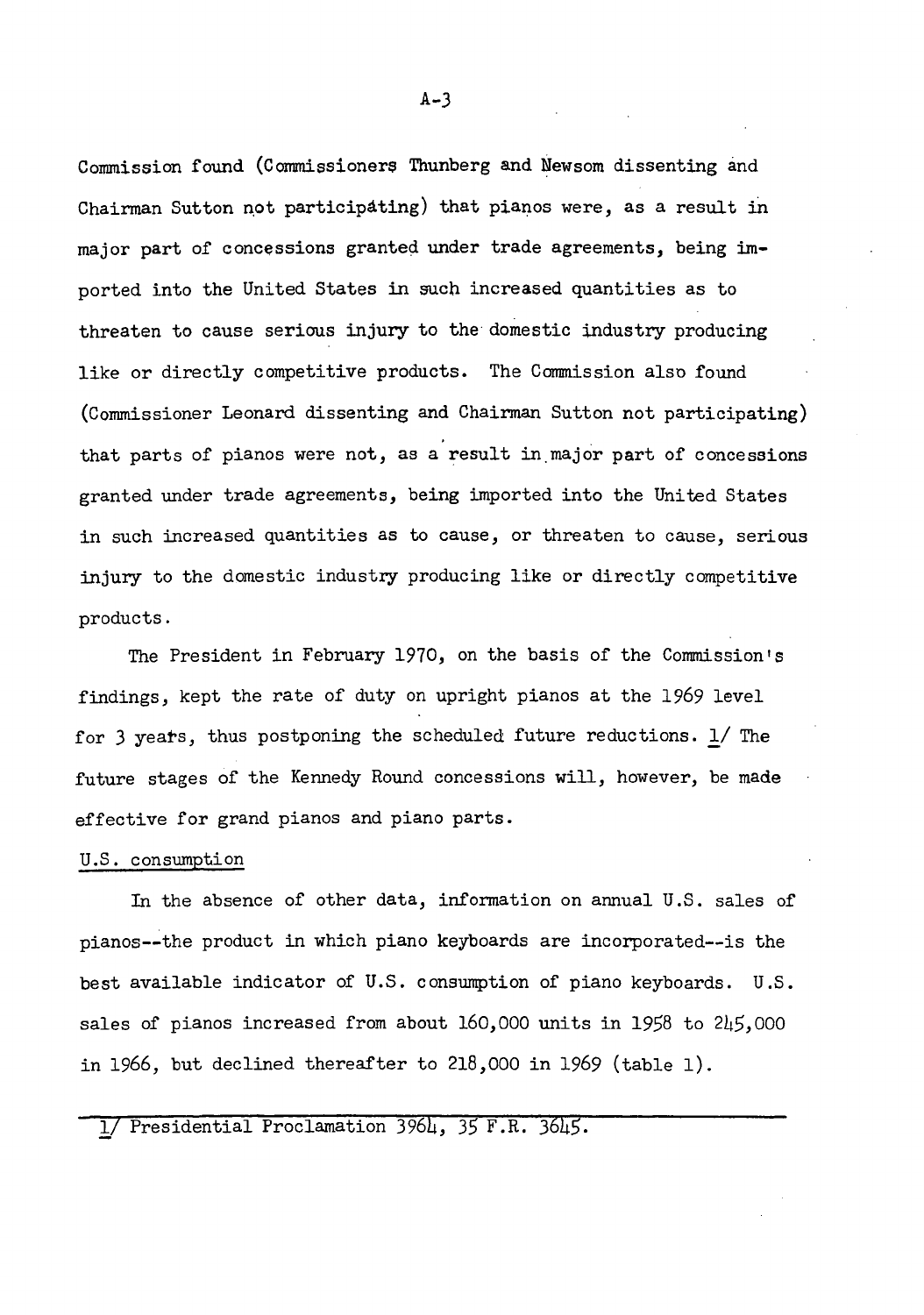### U.S. imports

Annual U.S. imports of piano keyboards entered separately, which had amounted to less than  $1,000$  units annually in 1967 and earlier years, totaled 2,000 units in  $1968$  and  $11,000$  units in  $1969$ ; such imports were equivalent to *5* percent of U.S. consumption in 1969. U.S. imports of piano keyboards in assembled pianos, which had been small before 1960, increased from *5,000* units in 1960, to 8,000 units in 1965, and then to 29,000 units in 1969; they were equivalent to 13 percent of U.S. consumption in 1969. The combined imports of piano keyboards entered separately and in pianos aggregated  $\mu$ 0,000 units in 1969; they supplied 18 percent of U.S. consumption, compared with *3*  percent or less prior to 1966.

Of the piano keyboards entered separately, *95* percent in 1968 and 85 percent in 1969 were imported from the United Kingdom by \* \* \*

\* \* \* \* \* \* \* Some piano keyboards entered separately were imported from the United Kingdom for  $* * *$  and from Canada for  $* * *$ .

#### U.S. producers, production and sales

In recent years, piano keyboards have been produced in the United States for sale by two manufacturers, Wood & Brooks Co. and Pratt, Read & Co.; keyboards have also been produced by some domestic piario manufacturers for their own use. One of the domestic piano manufacturers, the Wurlitzer Co., has since 1967 produced keyboards both for its own use and for sale to others.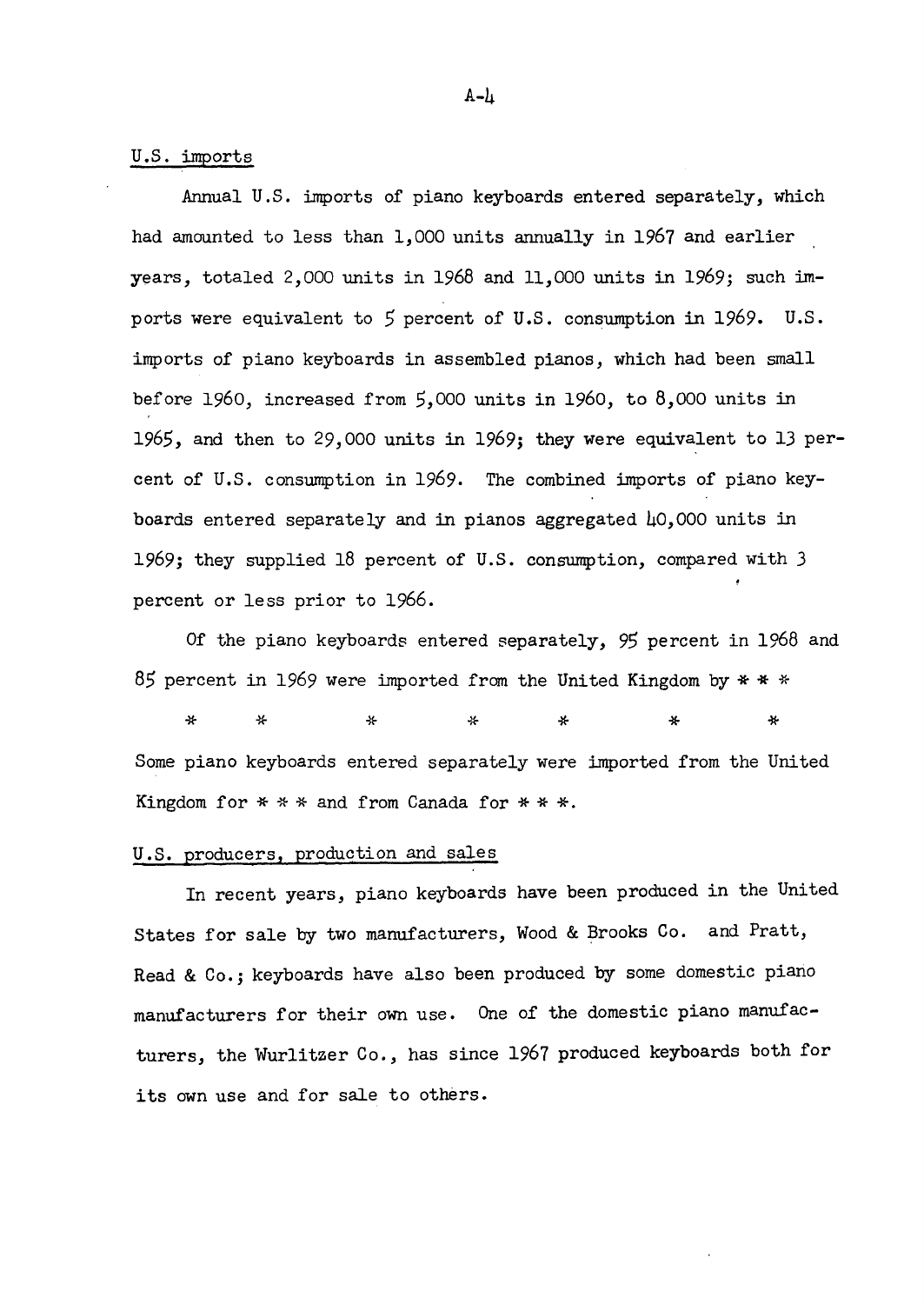U.S. production of piano keyboards increased substantially **from**  198,000 in 1960 to *235,000* in 1966, and then declined in each subsequent year to 180,000 units in 1969. The production of keyboards for sale as such increased from  $*$   $*$   $*$  and then declined to about \* \* \*. The share of total domestic piano keyboards manufactured by the two independent piano keyboard producers increased from \* \* \* percent in 1965 to  $* * *$  percent in 1969.

The sales of piano keyboards reported to the Commission by the 3 U.S. producers of keyboards were as follows for 1965-69:

~- \* \* \* \* \* \* The average unit values of piano keyboards sold as reported to the Commission by the two major independent producers in the United. States were as follows:

∗ \* \* \* \* \* \* \* Domestic producers of piano keyboards, both independent producers and integrated piano manufacturers, maintain virtually no inventories.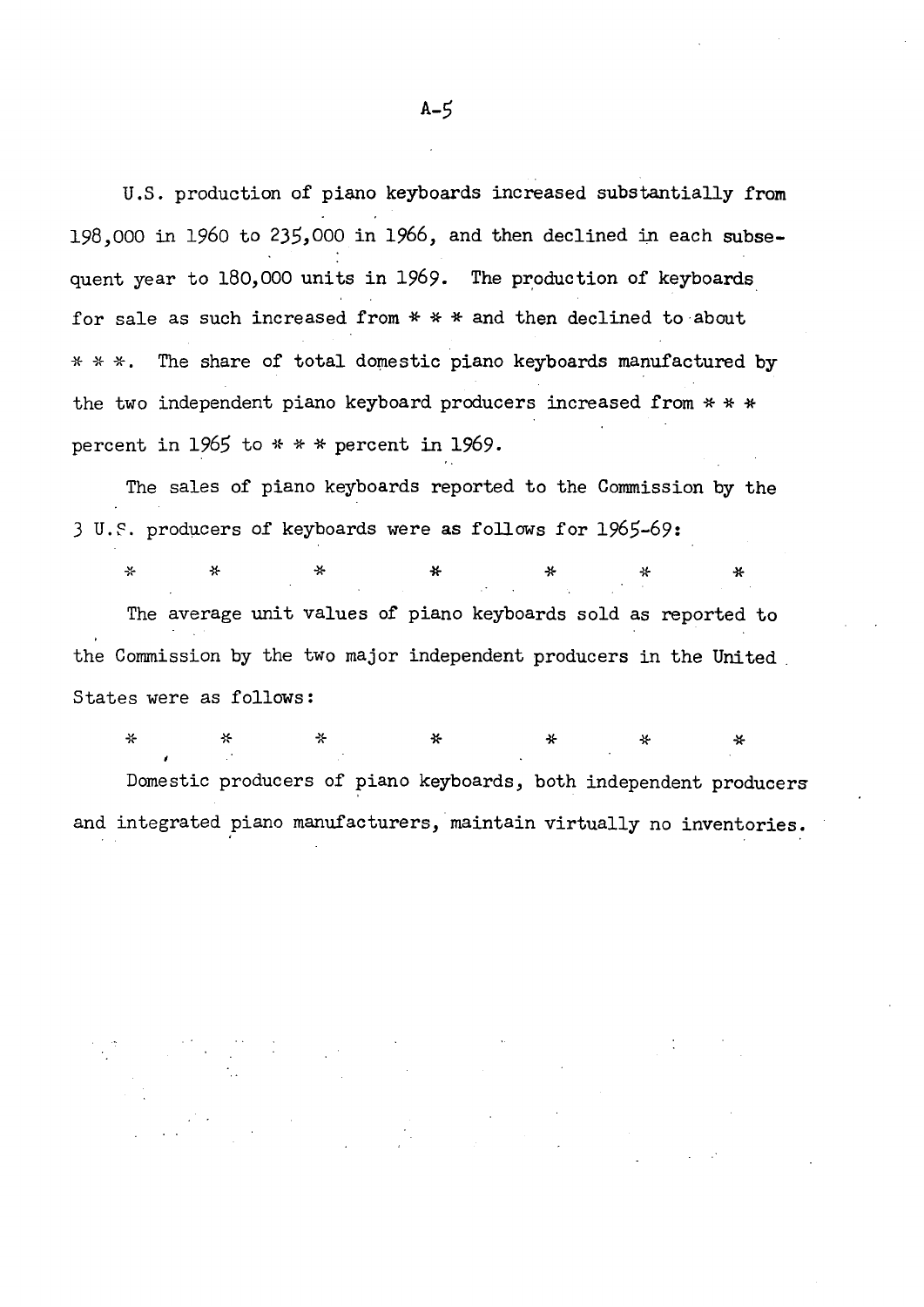## Wood & Brooks, Buffalo plant

Status.--The Buffalo plant of Wood & Brooks Co. was closed on May 29, 1970. This plant, which produced only piano keyboards, had been one of two producing facilities of Wood & Brooks Co., a division of Aurora Corporation of Illinois. $1/$  The other Wood & Brooks plant, at which only piano actions (except keyboards) had been manufactured, was closed on March 31, 1970; this plant was located in Rockford, Ill. and accounted for *57* percent of the company's total sales-in 1969. Space for both plants of the Wood & Brooks Co. had been leased; the aggregate rental in 1969 was about \$150,000. The term.of the lease for the Buffalo plant expired on December 31,  $1969$ , but year-to-year holdover tenancy was provided for and was in.force until December 31, 1970.

\* \* \* \* \* \* According to company officials, the loss in sales reflected a decline in the overall U.S. market for piano actions and keyboards as a result of increased imports of both those components and finished pianos.

1/ The assets of Wood & Brooks Co. were acquired by Aurora in 1959. As of May 31, 1970, 50.93 percent of the common stock of Aurora was beneficially owned by Bell Intercontinental Corp., a diversified manufacturer, incorporated in Delaware in 1960. (Securities and Exchange Commission, Form 10-K, Annual report of Aurora Corp. filed for fiscal year ended May 31, 1970.

A–6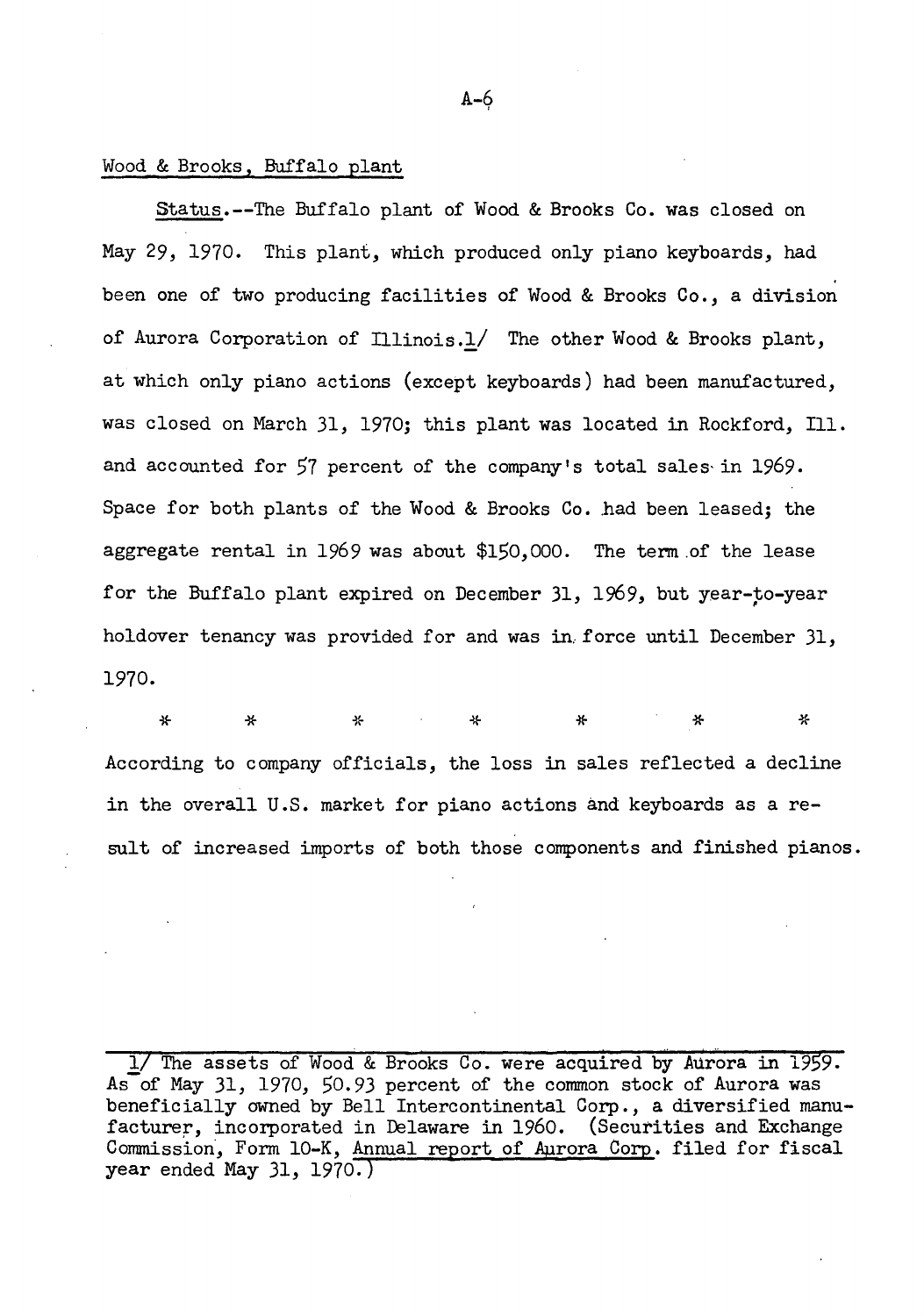\* \* \* \* \* \* \* When the decision to close the Rockford plant .. was made by management on September 9, 1969, it was planned to continue the combined operations at the Buffalo plant. 2/ Shortly thereafter in late 1969, however, because of the reduced company's sales, the decision was made to liquidate the company; announcement of the planned closing of the Buffalo plant was made on January 30, 1970.

The President of Aurora notified the President of Local Union 193, United Furniture Workers of America, by letter dated January 30, 1970, that heavy losses, rising costs, and substantial import competition had made it impossible for Wood & Brooks to continue any operation (for copy of this letter, see Appendix B). In response to an inquiry from a member of the Commission's staff, Aurora stated that "continued loss in income, general decline in the piano industry, and the steadily increasing cost to rehabilitate machinery and equipment" were the reasons for the closing of the Buffalo plant.

Aurora's management also decided to close one of the two producing plants of the corporation's other operating division,  $W.J.$  Schoenberger Co., manufacturer of various products including gas burners and devices for temperature control. A consolidated statement of the operations

A-7

 $\frac{1}{2}$  \* \* \* \* \* \* \* \* \* \* \* \* \* \* \* \*  $\frac{1}{2}$  For information regarding the Rockford plant, see Piano Actions: Production and Maintenance Workers of the Rockford plant of Wood & Brooks Co., Report to the President on Investigation No. TEA-W-22..., TC Publication 331, July 1970.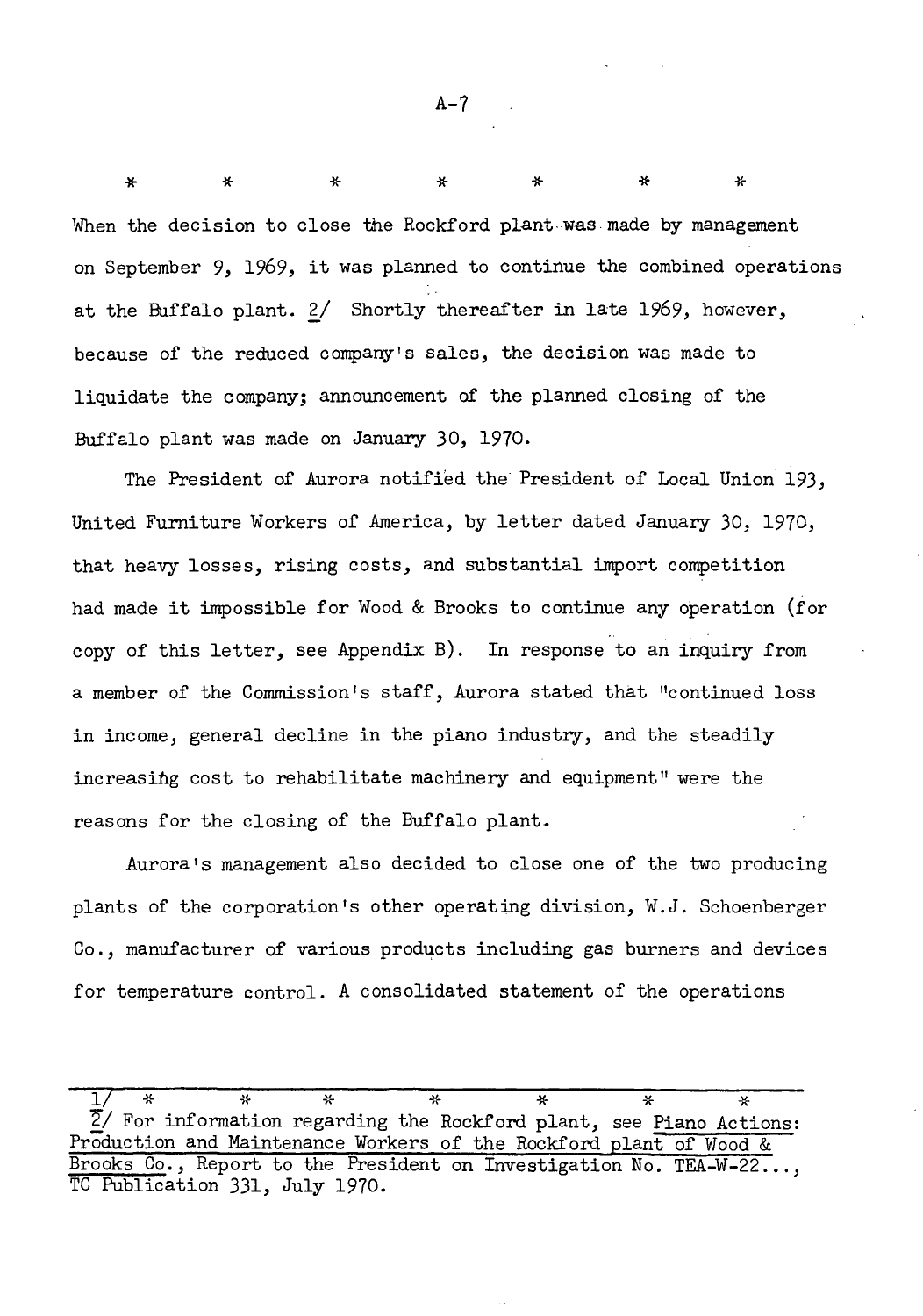of Aurora and its wholly-owned subsidiary, the Chicago, Aurora and Elgin Railroad Corp., for the year ended May 31, 1970, showed a net loss of \$3.4 million and a deficit in stockholders' equity of nearly \$3 million; operations in 1970 of Wood & Brooks through March 31, the date operations ceased, continued at a loss.  $1/$ 

Aurora Corp. and D.H. Baldwin Co., piano manufacturers, were parties to a contract dated February 8, 1963, amended in 1965 and 1966, which provided terms under which Aurora manufactured and sold to Baldwin piano keyboards and actions. The part of the contract relating to the manufacture, sale, and purchase of products had no expiration date but was terminable upon 2 years' notice by either party 'or by mutual consent of both parties. Aurora and Baldwin terminated the contract, effective May 31, 1970.  $2/$  \* \* \*

\* \* \* \* \* \* \* \* \*

1/ Report of Arthur Andersen, Independent Public Accountants, on file at the Securities and Exchange Commission.

2/ Copy of letter from D.H. Baldwin Co. to Aurora Corp. dated May 31, 1970, on file at the Securities and Exchange Commission.

A-8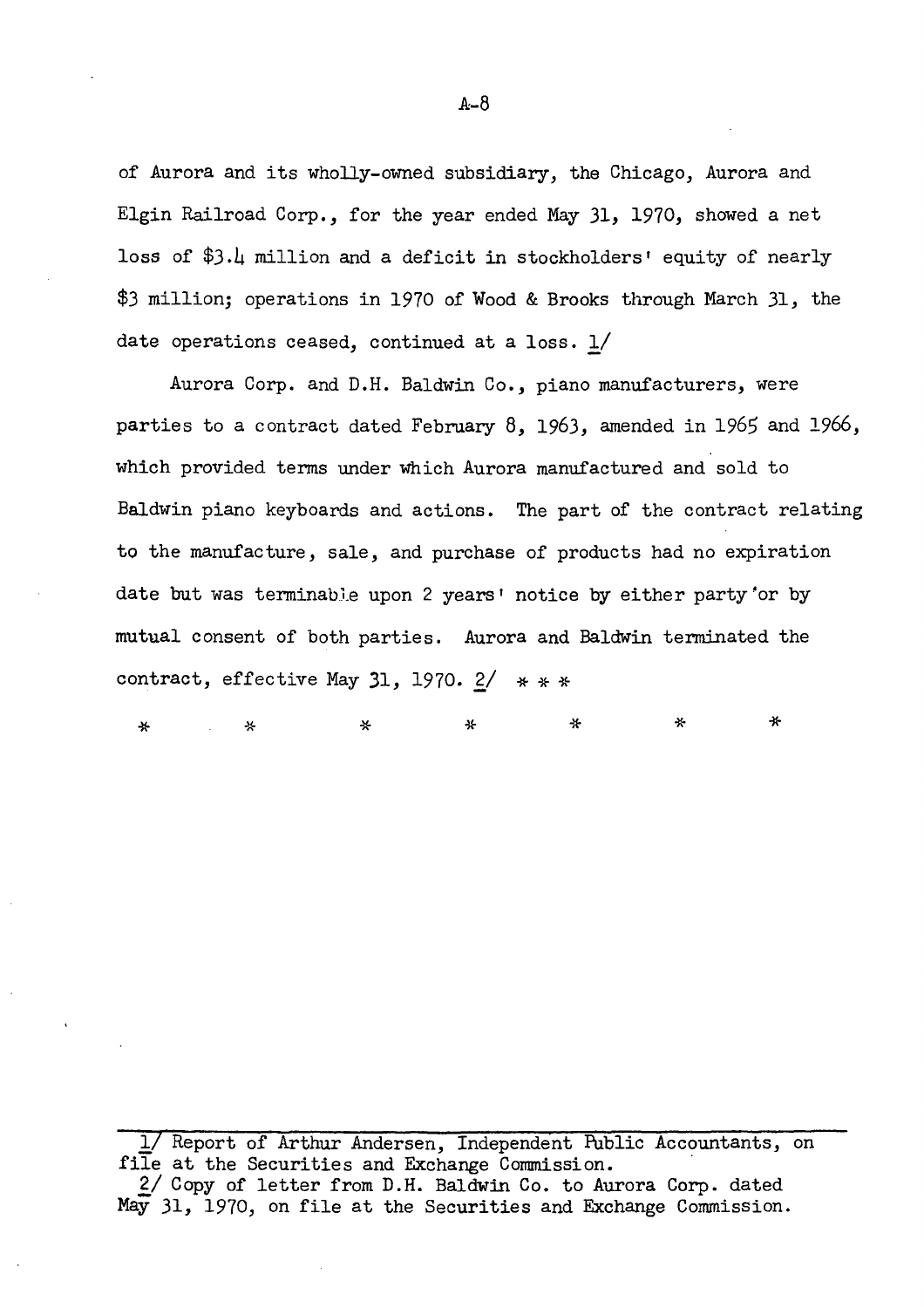$\mathcal{L}_{\text{max}}$ 

 $\mathcal{L}^{\text{max}}_{\text{max}}$  ,  $\mathcal{L}^{\text{max}}_{\text{max}}$  $\mathbb{Z}$ 

# **APPENDIXES**

 $\sim 10^{-11}$ 

 $\bar{\beta}$  $\sim 10^{11}$  km  $^{-1}$ l,

 $\bar{z}$ 

 $\label{eq:2.1} \mathcal{L}(\mathcal{L}^{\text{max}}_{\mathcal{L}}(\mathcal{L}^{\text{max}}_{\mathcal{L}})) \leq \mathcal{L}(\mathcal{L}^{\text{max}}_{\mathcal{L}}(\mathcal{L}^{\text{max}}_{\mathcal{L}})) \leq \mathcal{L}(\mathcal{L}^{\text{max}}_{\mathcal{L}}(\mathcal{L}^{\text{max}}_{\mathcal{L}}))$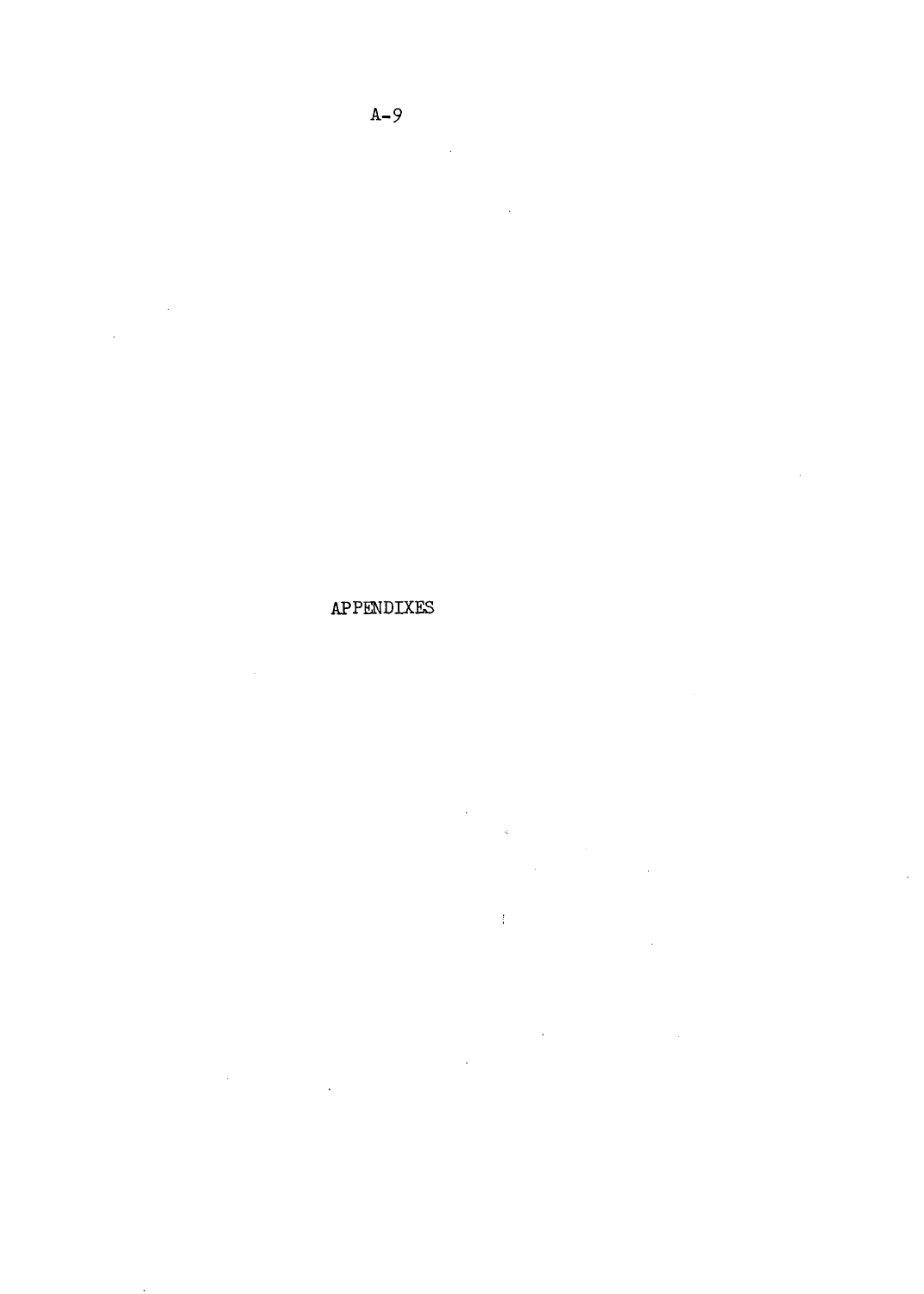|                               |            |                             |                     |  | (In thousands of units) |       |                  |          |                              |                                                |                         |  |                           |  |          |
|-------------------------------|------------|-----------------------------|---------------------|--|-------------------------|-------|------------------|----------|------------------------------|------------------------------------------------|-------------------------|--|---------------------------|--|----------|
|                               | Production |                             | Imports             |  |                         |       |                  | Apparent |                              | : Ratio (percent) of imports<br>to consumption |                         |  |                           |  |          |
| Year                          |            |                             | Entered :<br>sepa-  |  | Entered :<br>in         |       | : Total          |          | con-<br>sumption             |                                                | $sepa-$                 |  | Entered : Entered :<br>in |  | : Total  |
|                               |            |                             | : rately            |  | : pianos                |       |                  |          | $z_{\ell}$                   |                                                | rately                  |  | : pianos                  |  |          |
| 1958<br>1960-                 |            | 159<br>198                  | $\mathcal{Z}$<br>3, |  |                         |       | 2                |          | 160:<br>202:                 |                                                | $\rightarrow$<br>$\sim$ |  |                           |  |          |
| 1962<br>1964<br>1965<br>1966- |            | 203:<br>220:<br>233<br>235: | Δ,                  |  | 11                      |       | 12 -             |          | 206:<br>225:<br>239:<br>245: |                                                | - :<br>दि               |  |                           |  |          |
| 1967-<br>1968<br>1969-        | 6/         | 210:<br>200:<br>180 :       | וו                  |  | 16<br>25<br>29          | <br>÷ | 17<br>27<br>40 : |          | 225:<br>225:<br>218          |                                                |                         |  | 11<br>13                  |  | 12<br>18 |
|                               |            |                             |                     |  |                         |       |                  |          |                              |                                                |                         |  |                           |  |          |

## Table 1.--Piano keyboards: U.S. production, imports for consumption, and apparent consumption, specified years,\_ 1958-69

l~{ano keyboards whether manufactured for sale to piano manufacturers or made by integrated piano manufacturers.

2/ Exports deducted: 1 thousand units in 1958 and 1962; 2 thousand units in each of the other years.

 $\frac{1}{2}$ / Not separately reported but known to be negligible.

 $\overline{11}$  Less than 500.

 $\frac{7}{7}$  Less than 1 percent.

 $5/$  Estimated by National Piano Manufacturers Association.

Source: U. S. production compiled from data furnished the U.S. Tariff Commission by domestic producers; import data compiled from official statistics of the U.S. Department of Commerce and from data furnished the Commission by importers.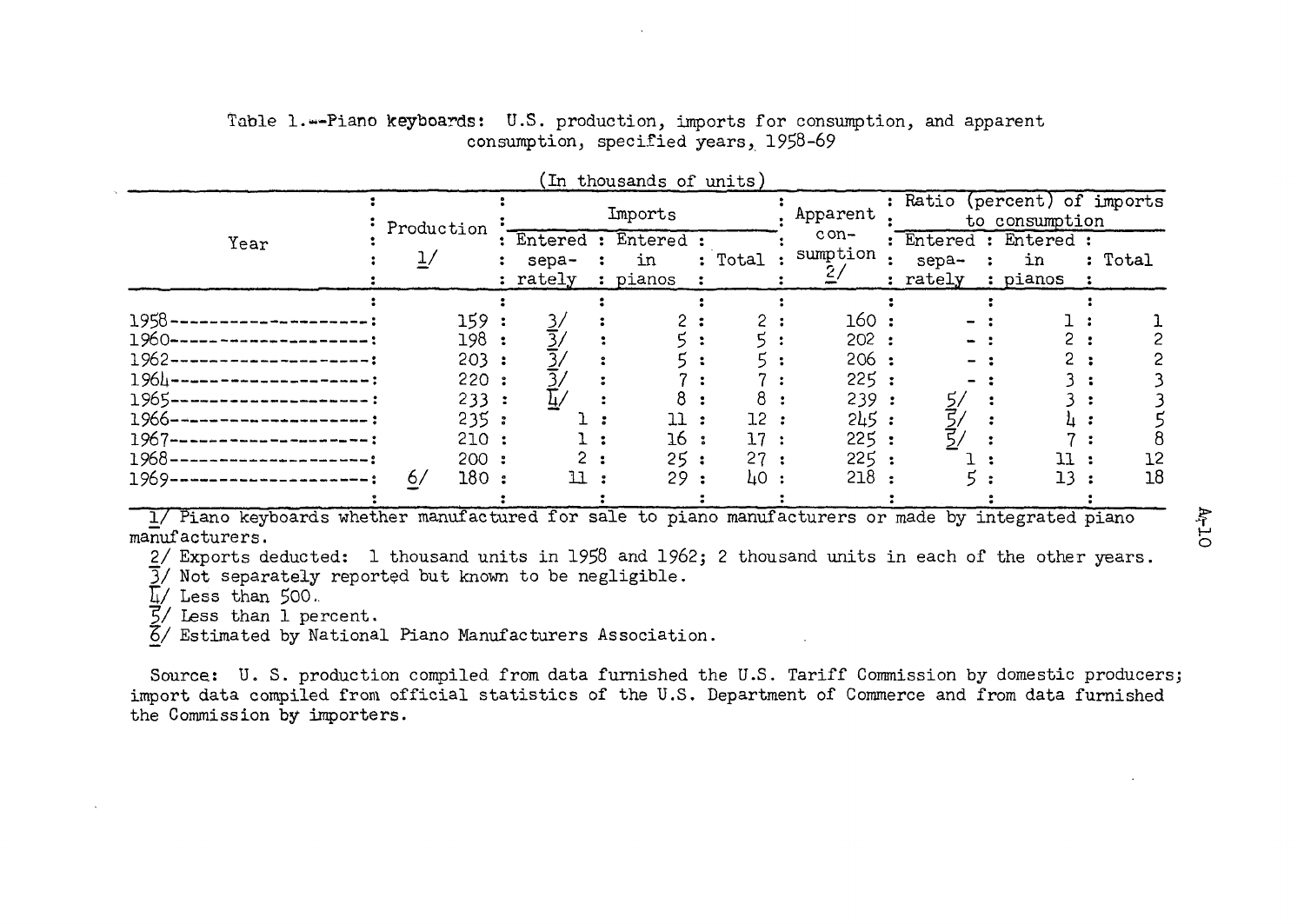|                                                                                                                                                                                                                                                                                                                                                                                                                                                                                                                                                   | Rate                  |                                                                                  |       | Value of imports                                                                     |                             |  |  |  |  |  |
|---------------------------------------------------------------------------------------------------------------------------------------------------------------------------------------------------------------------------------------------------------------------------------------------------------------------------------------------------------------------------------------------------------------------------------------------------------------------------------------------------------------------------------------------------|-----------------------|----------------------------------------------------------------------------------|-------|--------------------------------------------------------------------------------------|-----------------------------|--|--|--|--|--|
| Year                                                                                                                                                                                                                                                                                                                                                                                                                                                                                                                                              | Οſ<br>duty            |                                                                                  | Total | Keyboards                                                                            |                             |  |  |  |  |  |
|                                                                                                                                                                                                                                                                                                                                                                                                                                                                                                                                                   | Percent<br>ad valorem |                                                                                  | ÷     | $\overline{1,000}$<br>:dollars                                                       | 1,000<br>dollars            |  |  |  |  |  |
| 1950----------------------------<br>1951----------------------------<br>1952----------------------------<br>1953-----------------------------<br>1954-<br>---------------------------- <mark>-</mark><br>1955-----------------------------<br>1956----------------------------<br>1957-----------------------------<br>1958----------------------------:<br>1959-----------------------------<br>1960----------------------------:<br>1961-----------------------------:<br>1962----------------------------<br>1963----------------------------- | $\frac{2}{\pi}$       | ĻΟ<br>20<br>20<br>20<br>20<br>20<br>19<br>18<br>17<br>17<br>17<br>17<br>17<br>17 |       | 139 :<br>119<br>38<br>51<br>հ2<br>65<br>80.<br>125<br>151<br>138<br>157<br>100<br>68 |                             |  |  |  |  |  |
| 1964----------------------------:<br>1965-----------------------------<br>1966----------------------------:<br>1967----------------------------<br>1968----------------------------:<br>1969----------------------------:                                                                                                                                                                                                                                                                                                                         |                       | 17<br>17<br>17<br>17<br>15<br>13.5                                               |       | 84<br>121<br>174<br>328<br>503<br>1,169                                              | 3<br>33<br>20<br>गों<br>257 |  |  |  |  |  |

 $\sim 10^{-11}$ 

Table 2.--Piano parts, n.s.p.f. (including keyboards): U.S. rate of duty and imports for consumption, 1950-69

1/ Not available, but known to be negligible.

 $\overline{2}$ / Effective June 6, 1951.

*31* Effective June 30, 1956.  $\frac{1}{4}$ / Effective June 30, 1957.  $\frac{1}{2}$ / Effective June 30, 1958.

2, Effective Jan. 1, 1968.<br>
7/ Effective Jan. 1, 1969.

 $\hat{\mathcal{L}}$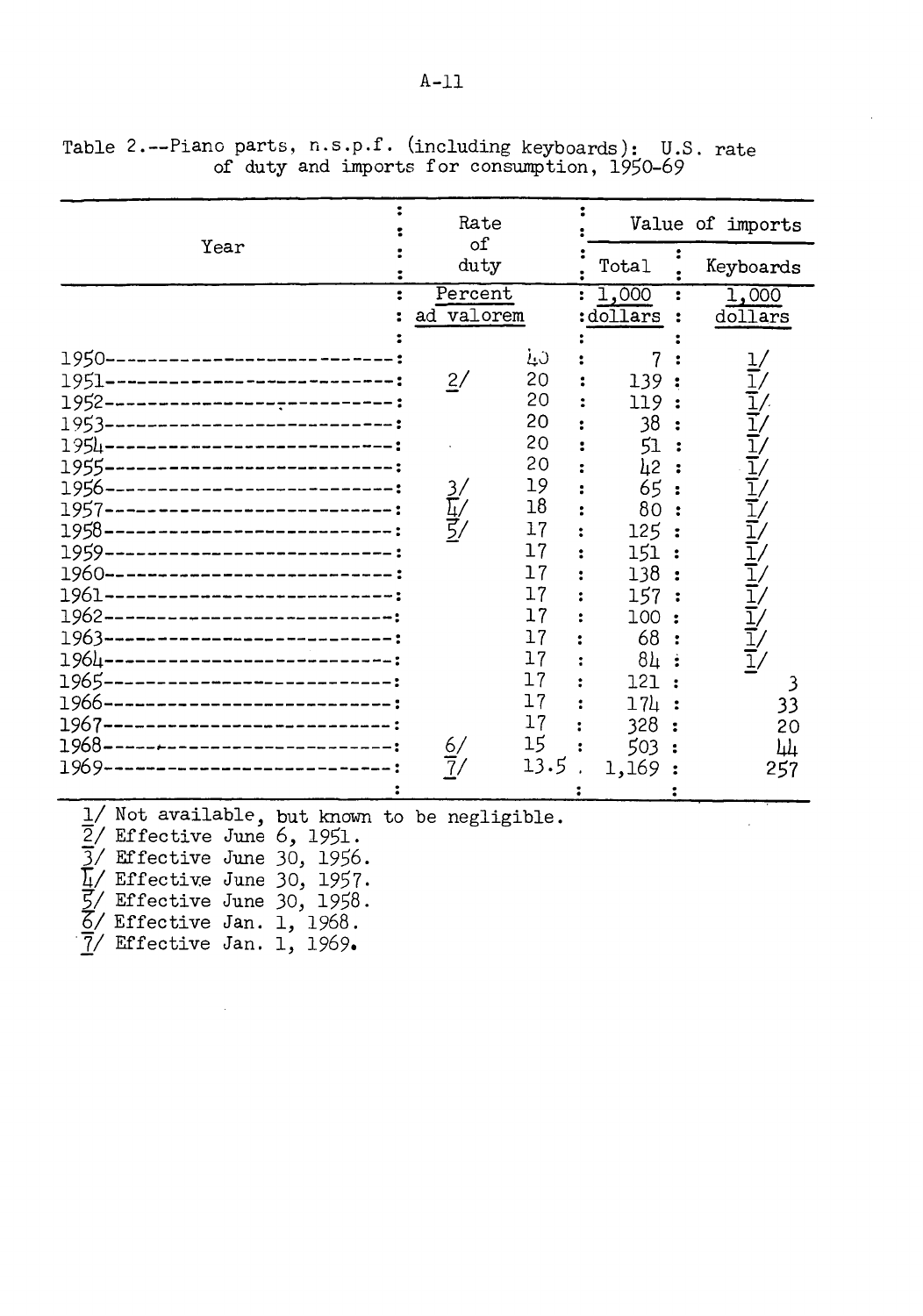Table 3.--Piano keyboards entered separately: U.S. imports for<br>consumption, by principal sources, 1965-69

| ⋇ | $\ast$  | $\star$ | $\pmb{\times}$ | $\boldsymbol{\ast}$ | ¥, | $\star$   |
|---|---------|---------|----------------|---------------------|----|-----------|
|   |         |         |                |                     |    | $\bullet$ |
|   |         |         |                |                     |    |           |
|   |         |         |                |                     |    |           |
|   |         |         |                |                     |    |           |
|   |         | à,      |                | ł,                  |    |           |
|   |         |         |                |                     |    |           |
|   |         |         |                |                     |    |           |
|   |         |         |                |                     |    |           |
|   |         |         |                |                     |    |           |
|   |         |         |                |                     |    |           |
|   |         |         |                |                     |    |           |
|   | $\cdot$ |         |                |                     |    |           |
|   |         |         |                |                     |    |           |
|   |         |         |                |                     |    |           |
|   |         |         |                |                     |    |           |

 $\sim 10^{-1}$ 

 $A - 12$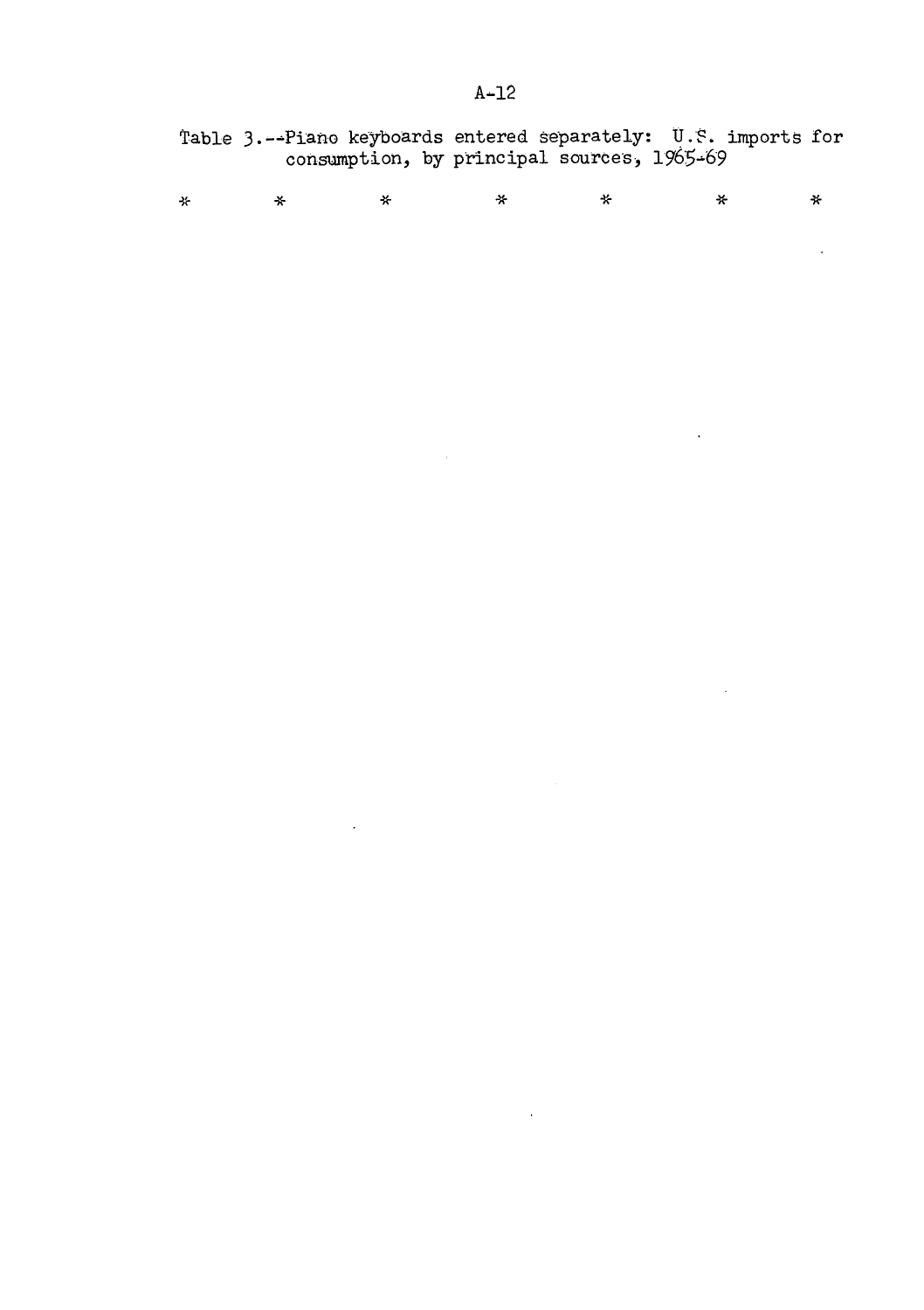#### A-13 AURORA CORPORATION OF ILLINOID 0010 HARVARO AVENUE CLEVELARD, OHIO 44100

(210) 003-4400

#### **January 30, 1970**

Mr. Gordon Kollmar President Local Union Number 103 United Furniture Workers of America

Dear Mr. Kollmar:

This is one of the most difficult letters I have ever had to write. Unfortunately, it is my painful duty to inform you that after more than fifty years in the piano industry, the Board of Directors has concluded that the Wood & Brooks Company has no alternative but to go out of business. Heavy losses, rising costs, and substantial import competition have made it impossible for Wood  $\&$  Brooks to continue any operation. The company has examined every other possibility, but has reached the conclusion that there ·are·no favorable alternatives to shutting its doors··

We deeply regret the need for this action, but we want to assure you that we will fulfill all of our contrnctual obligations and will make every effort to make the shut down as orderly as possible.

We welcome the opportunity to discuss with you the conclusion reached by the Board of Directors as well as any other implications for the employees represented by the union. We certainly will give careful consideration to any suggestion you care to make with respect to any of these matters and will be available to meet with you at your earliest convenience.

We expect to be able to provide you with details of the proposed shut down time table in the immediate future.

I want again to express my personal regret at having to make this announcement and to thank you for your past and future cooperation.

Very truly yours,

AURORA CORPORATION OF ILLINOIS medon

Gordor President

l *i.*